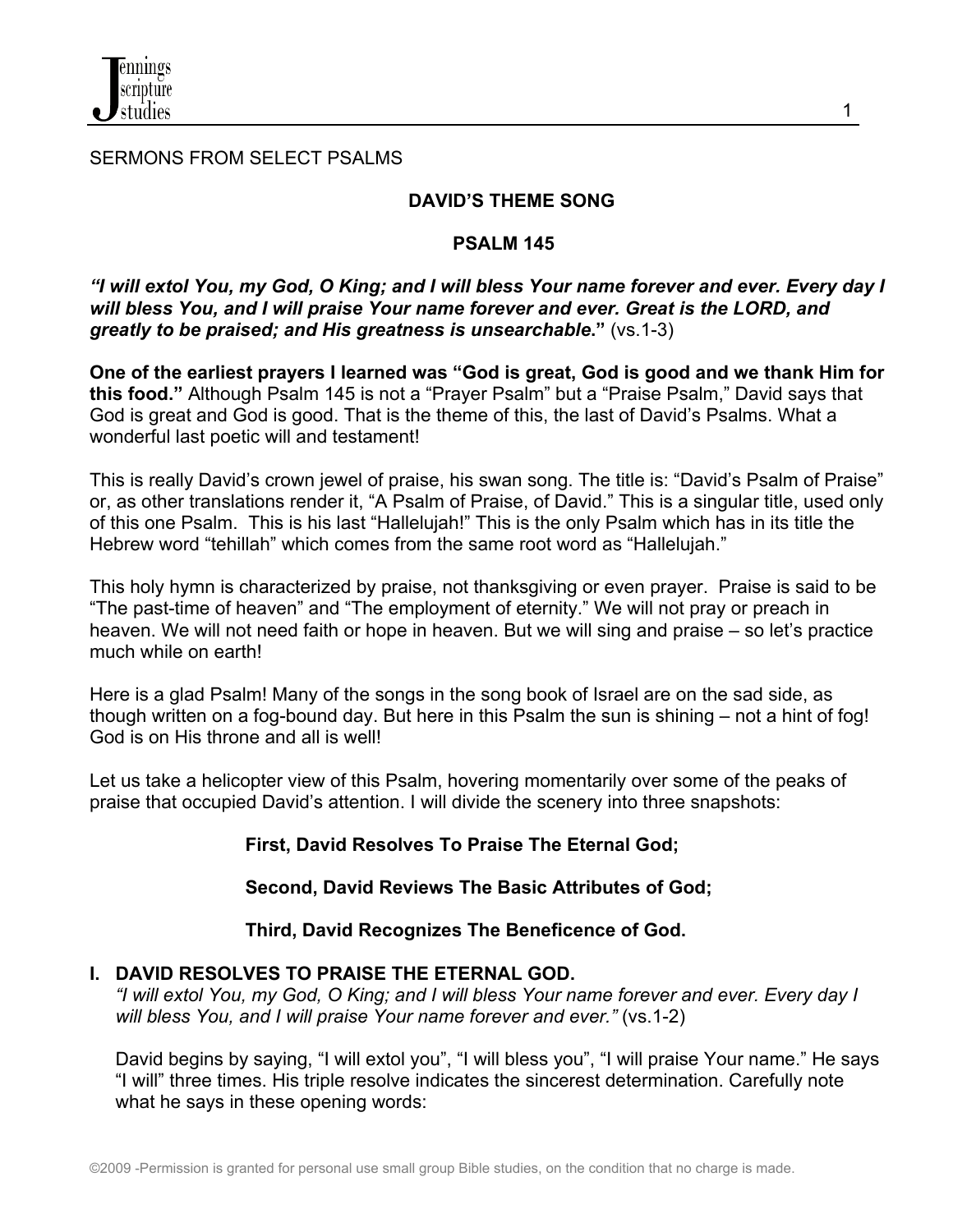

# **A.** *The Terminology David Uses to Express His Praise.*

- 1. *"I will extol."* The Hebrew word for "extol" means "To lift up, to set on high, to promote, to raise, to exalt, to hold up." It means to elevate in our minds and by our attitude and actions, our reverence for God. It is expressing the greatest possible admiration.
- 2. "*I will bless*." The Hebrew word is "barak." It means, "To kneel in adoration, to salute, to thank." David, as God's king adores Almighty God as his King above all Kings and bows in humble adoration of Him. May we likewise say, "Bless the Lord, O my soul, and all that is within me bless His holy name." (Psalm 103:1)
- 3. *"I will praise*." The Hebrew is "halal" and means "To boast, to rave, to celebrate, to commend, to glory in, to sing." Praise originates within but to fully praise there must be outward expression. Why are we not more vocal in our praise of God in private and in public? Why, when we gather to celebrate God, is praise subdued? Is it because we are more self-conscious that we are God-conscious?

 In a godless society some seem to be embarrassed to show their true appreciation for the God Who loves and lifted them. However, they are not embarrassed to exude their praise for their favorite sports figure, politician, singer, etc.

 Ronald Allen writes, "What, then, is the essence of worship? It is the celebration of God! When we worship God we celebrate Him: We extol Him. We sound His praises, we boast in Him….a worship service is a celebration of God." (*Worship:Rediscovering The Missing Jewel*)

- **B.** *The Time-frame David Utilizes to Express His Praise.* David covers all his bases for he says he will praise God:
	- 1. "*forever and ever" –* Twice he uses the words*, "forever and ever."* He says in essence, "I will praise you in the future." That is well and good for we shall certainly occupy ourselves extolling, blessing and praising the One Who bought us and brought us to the Father's House. Praise is the only activity that we are called upon to do now that we will continue doing in eternity. He also says:
	- 2. "*every day I will bless You."* He did not say, "Every time I go to church I will praise you." Praise should be daily. *"The Levites and the priests praised the LORD day by day, singing to the LORD, accompanied by loud instruments.*" (2 Chron 30:21) A day without praise is like a day without sunshine!

 C.S. Lewis wrote, "We praise what we enjoy because the praise not merely expresses but completes the enjoyment. It is not out of compliment that lovers keep on telling one another how beautiful they are; the delight is incomplete till it is expressed."

 Praise is vital for a healthy soul; praise is valued by God; praise should be visible and vocal *"For praise from the upright is beautiful."* (Ps.33:1) Let us resolve, as did David, to extol, bless and praise God every day and "*forever and ever*."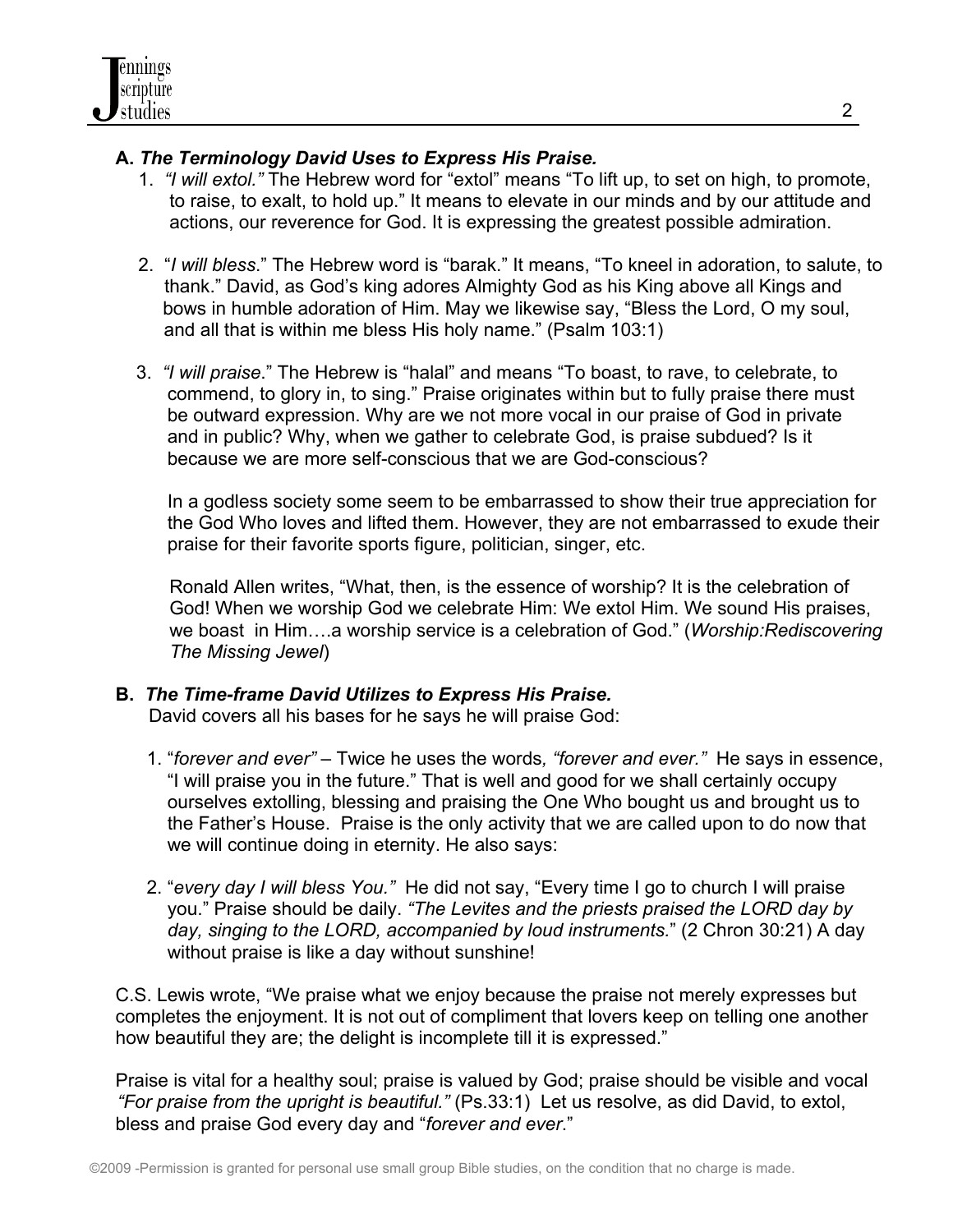# **II. DAVID REVIEWS THE BASIC ATTRIBUTES OF GOD.** (vs.3-13)

 In this Psalm David articulates some of the attributes that he most appreciates. The noun "attribute" means practically the same thing that the verb "attribute" means. A divine attribute is that perfection attributed to God that sets Him apart from us humans; those peculiarities which mark or define the mode of his existence, or which constitute his character. David speaks of several divine characteristics in this Psalm, the first of which is:

# **A.** *His Greatness.* (vs.3-6)

*"Great is the LORD, and greatly to be praised; and His greatness is unsearchable." One generation shall praise Your works to another, and shall declare Your mighty acts. <sup>I</sup> will meditate on the glorious splendor of Your majesty, and on Your wondrous works. Men shall speak of the might of Your awesome acts, and I will declare Your greatness."* The Great God deserves great praise. Our worship should be in proportion to the object Of our worship. Spurgeon has said, "Praise may be said to be great when the song Contains great matter, when the hearts producing it are intensely fervent, and when large Numbers unite in the grand acclaim." No chorus or hymn is too loud for God's ears; no orchestra too large, no lyrics too lofty for the lauding of the Lord of Hosts.

# *His greatness contemplated.*

When David says, "*His greatness is unsearchable"* he does not mean to infer that it cannot be searched but that the search cannot be exhausted; God cannot be fully fathomed or completely comprehended. He is so great that the human mind is not capable of contemp lating the immensity of the triune God**.**

# *His greatness communicated.*

David further explains his admiration for God's greatness in verses 4 through 6 as follows:  *"One generation shall praise Your works to another, and shall declare Your mighty acts. I will meditate on the glorious splendor of Your majesty, and on Your wondrous works. men shall speak of the might of Your awesome acts, and I will declare Your greatness."*

The Lord's greatness is revealed in His "*mighty acts*" (v.4) and His "*wondrous works*" (v.5) and "*men shall speak of the might of Your awesome acts."* (v.6) He says, *"I will declare Your greatness."* (v.6) Isn't that what all God's worshippers should do – perpetually proclaim God's greatness from one generation to another? We proclaim God's greatness not only by verbally testifying but also by our visibly transformed lifestyle.

I love to sing the great hymn, "How Great Thou Art":

 "O Lord my God, When I in awesome wonder Consider all The works Thy Hand hath made, I see the stars, I hear the mighty thunder, Thy pow'r throughout the universe displayed; Then sings my soul, My Saviour God, to Thee, How great Thou art! How great Thou art! Then sings my soul, My Saviour God, to Thee, How great Thou art! How great Thou art!"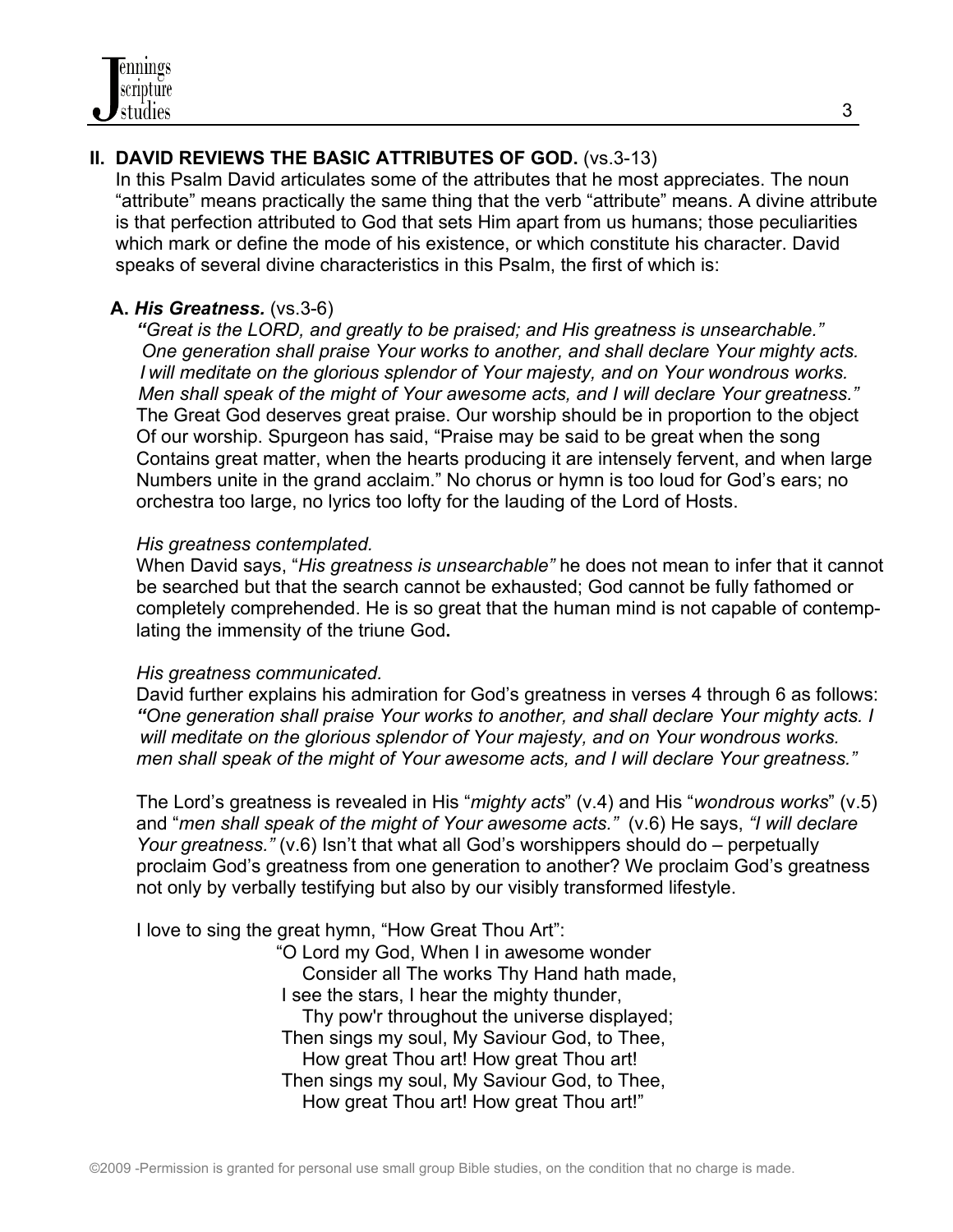

### **B.** *His Goodness.* (vs.7-9)

 *"They shall utter the memory of Your great goodness,and shall sing of Your righteousness. The LORD is gracious and full of compassion, slow to anger and great in mercy. The LORD is good to all, and His tender mercies are over all His works."*

In these verses we see both the *outflow* and the *outreach* of God's goodness:

#### *The outflow of His goodness*.

 From God's goodness flows His "righteousness"; "graciousness"; "compassion"; "mercy" and "tender mercies," among the many multi-faceted reflections of His goodness.

#### *The outreach of His goodness.*

 **"**The Lord is good to all." The goodness of the Lord reaches to all whether all acknowledge Him as the Source of goodness or not. Jesus said, "He makes His sun rise on the evil and on the good, and sends rain on the just and on the unjust." (Matt.5:45)

 Does that mean that all are or will be saved? Does Jesus' statement mean universal salvation? No! Paul put the matter in clear perspective when he wrote, "Do you despise the riches of His goodness, forbearance, and longsuffering, not knowing that the goodness of God leads you to repentance?" (Romans 2:4) The goodness of God is intended to bring men to repent of their badness and receive the salvation that God offers through our Lord and Savior, Jesus Christ.

 The thought of God being so incomprehensibly great might strike fear into our hearts were it not for the revelation of His goodness. Certainly He is the great God, but He is also the God of great goodness: "They shall utter the memory of Your great goodness." (v.7) He is good in the worst of times, in the best of times and when there is no more time!

#### **C.** *His Glory.* (vs.10-13)

 *" All Your works shall praise You, O LORD, and Your saints shall bless You. They shall speak of the glory of Your kingdom, and talk of Your power, to make known to the sons of men His mighty acts, and the glorious majesty of His kingdom. Your kingdom is an everlasting kingdom, and Your dominion endures throughout all generations."*

 God's glory is manifested in a variety of ways. David speaks of "Your works", "Your saints" and "Your kingdom", all of which declare the glory of God. Principally, in these verses, David sees God's glory revealed in His kingdom. He speaks of the King's kingdom four times: "the glory of Your kingdom" (v.11); "the glorious majesty of his kingdom" (v.12); "Your kingdom is an everlasting kingdom." (v.13) In verses 10 through13 "kingdom" related words stand out: "kingdom"; "power"; "mighty acts"; "majesty"; "dominion."

 As David speaks about God's glory reflected in the glorious kingdom of God, he acknow ledges two triumphant truths relative to that kingdom. First, The Existence of God's Kingdom and, second, The Eternality of God's Kingdom.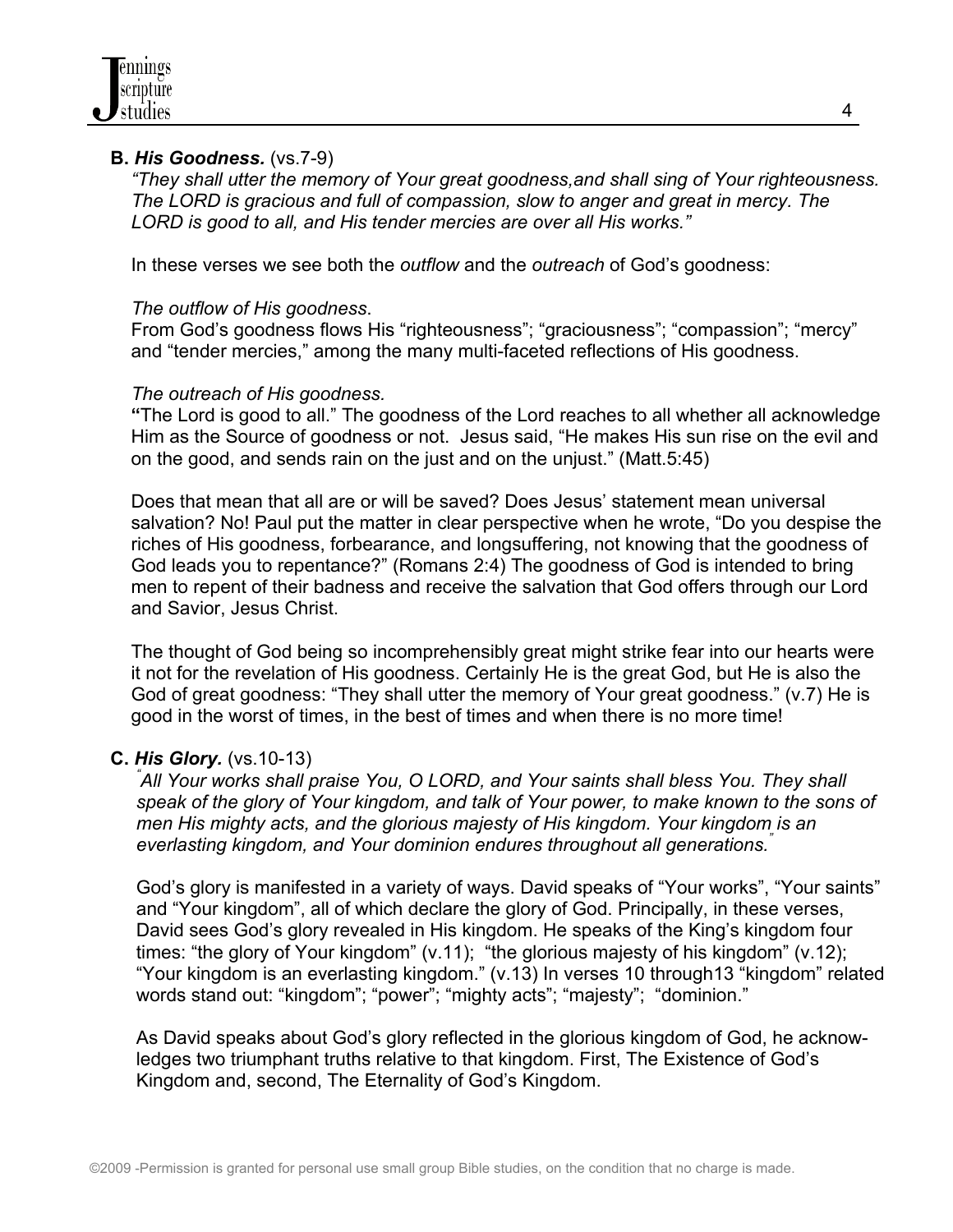# *The Existence of God's Kingdom.*

 God is King. The object of David's praise is his King: *"I will extol You, my God, O King."* (v.1) God, the King, has a kingdom. God rules His kingdom! God's glory is seen in His governance over His kingdom.

 The theological term for God's all-pervading governance is called "The Providence of God." That is, Heaven's rule over the earth. The doctrine of Divine Providence, has reference to "that preservation, care and government which God exercises over all things He has created, in order that they may accomplish the ends for which they were created." (ISBE) God manages all things according to the "immutable counsel of His own will" (Westminster Confession of Faith, V, i). God's management of His kingdom is glorious!

# *The Eternality Of God's Kingdom.*

 *"* Your kingdom is an everlasting kingdom." The kingdoms of men rise and fall but, as David said, *"*Your dominion endures throughout all generations." In the pattern prayer that Jesus gave to His disciples in Matthew chapter 6 are these words, "Yours is the kingdom and the power and the glory forever. Amen.  $(v.13)$ 

 As David reviews the basic attributes of God he exclaims about His greatness, goodness and glory. Let us do the same and, as Joseph Addison (1672-1719**)** wrote:

 *"Through all eternity to Thee A joyful song I'll raise; For, oh, eternity's too short To utter all thy praise!"*

# **III. DAVID RECOGNIZES THE BENEFICENCE OF GOD.** (vs.14-21)

 *"The LORD upholds all who fall, and raises up all who are bowed down. The eyes of all look expectantly to You, and You give them their food in due season. You open Your hand and satisfy the desire of every living thing. The LORD is righteous in all His ways, gracious in all His works. The LORD is near to all who call upon Him, to all who call upon Him in truth. He will fulfill the desire of those who fear Him; He also will hear their cry and save them. The LORD preserves all who love Him but all the wicked He will destroy."*

 Write "GRACE" in large letters over these verses for the God Who is great, good and glorious is also the God Who is "gracious is all His works." (v.17) What a beneficent Creator He is to His creatures! David's recognition of God's beneficence is instructive for us.

# **A.** *How God Responds To Us With His Blessings.*

God did not create us and then leave us to fare for ourselves without His aid. He is present with us - "The LORD is near to all who call upon Him, to all who call upon Him in truth." (v.18) David tells us how God responds to us in our need:

 *He responds with open arms.* "The LORD upholds all who fall, and raises up all who are bowed down." Are you bowed down with the weight of problems and difficulties? If so, turn to Jesus and He will uphold you when you fall and lift you up when you're overwhelmed for "Underneath are the everlasting arms" (Deut.33:27) to uphold and uplift.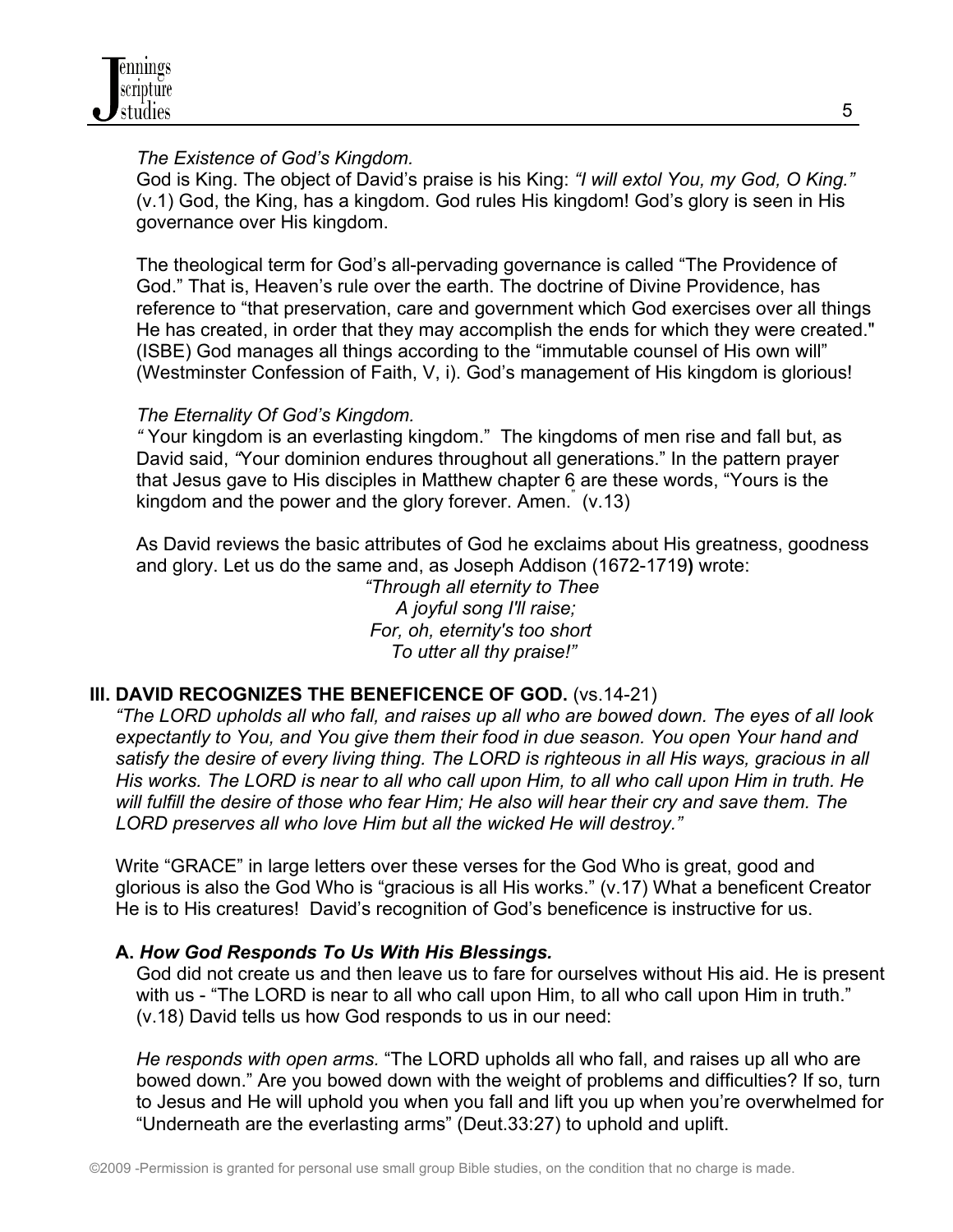*He responds with open hands.* "You open Your hand and satisfy the desire of every living thing." (v.16) David praises Him for His open hand that satisfies the desires of every living thing. This is a wonderful picture, isn't it? Instead of giving grudgingly or a little at a time, God takes his hand and opens it completely to us. He is the open-handed God! He is always generous, always giving. See Him there on the cross with open hands – a nail driven in each – giving Himself for us! Have you received Him?

 *He responds with open ears.* "The LORD is near to all who call upon Him, to all who call upon Him in truth." (v.18) We see God pictured as a tender Father. His ears are open, He is listening. "His ear is not heavy that it cannot hear." (Isaiah 59:1)

### **B.** *How We Respond To God When We Are Burdened.*

There are several actions that David lists that encourage us to take our burdens to the Lord:

 *We are to look to Him.* "The eyes of all look expectantly to You." (v.15) We are to look to Him for our salvation: "Look to Me, and be saved, All you ends of the earth! For I am God and there *is* no other." (Isaiah 45:22) Having looked and having been saved, we are to continue to look to Him for all our needs.

 *We are to fear Him*. "He will fulfill the desire of those who fear Him." Holy fear is "reverential awe." To fear Him is not to cringe before Him but to come before Him as children to their Father whom they respect. We can come into His presence with our cares for "He cares for you." (I Peter 5:7)

 *We are to call to Him*. "He also will hear their cry and save them." (v.19) Calling upon the Lord is praying. Sometimes the Lord allows us to be burdened so that we will be pressed to our knees and talk to Him. One man said to me, "I don't bother God with my problems. He has plenty to do without me troubling Him." Communicating with our Heavenly Father does not bother or trouble Him. He welcomes our communion and loves for His children to unburden themselves to Him in prayer. Therefore, "Take your burdens to the Lord and leave them there."

 *We are to love Him*. "The LORD preserves all who love Him." (v.20) If we love Him we will call to Him, fear Him and look to Him. Notice that David names two classifications of persons in verse 20 – "The LORD preserves all who love Him but all the wicked He will destroy." The two groups are those who "love Him" and "the wicked." He "preserves" those who love Him and "destroys" those who do not love Him.

 God preserves those who are saved and will judge those who are not. This is a comfort to those who love the Lord and discomforting to the wicked. If you are among those who truly love the Lord you can have the confidence that God will watch over you and usher you into His presence when you die. You can be assured of your salvation as 1 John 5:13 states: "I write these things to you who believe in the name of the Son of God so that you may know that you have eternal life."